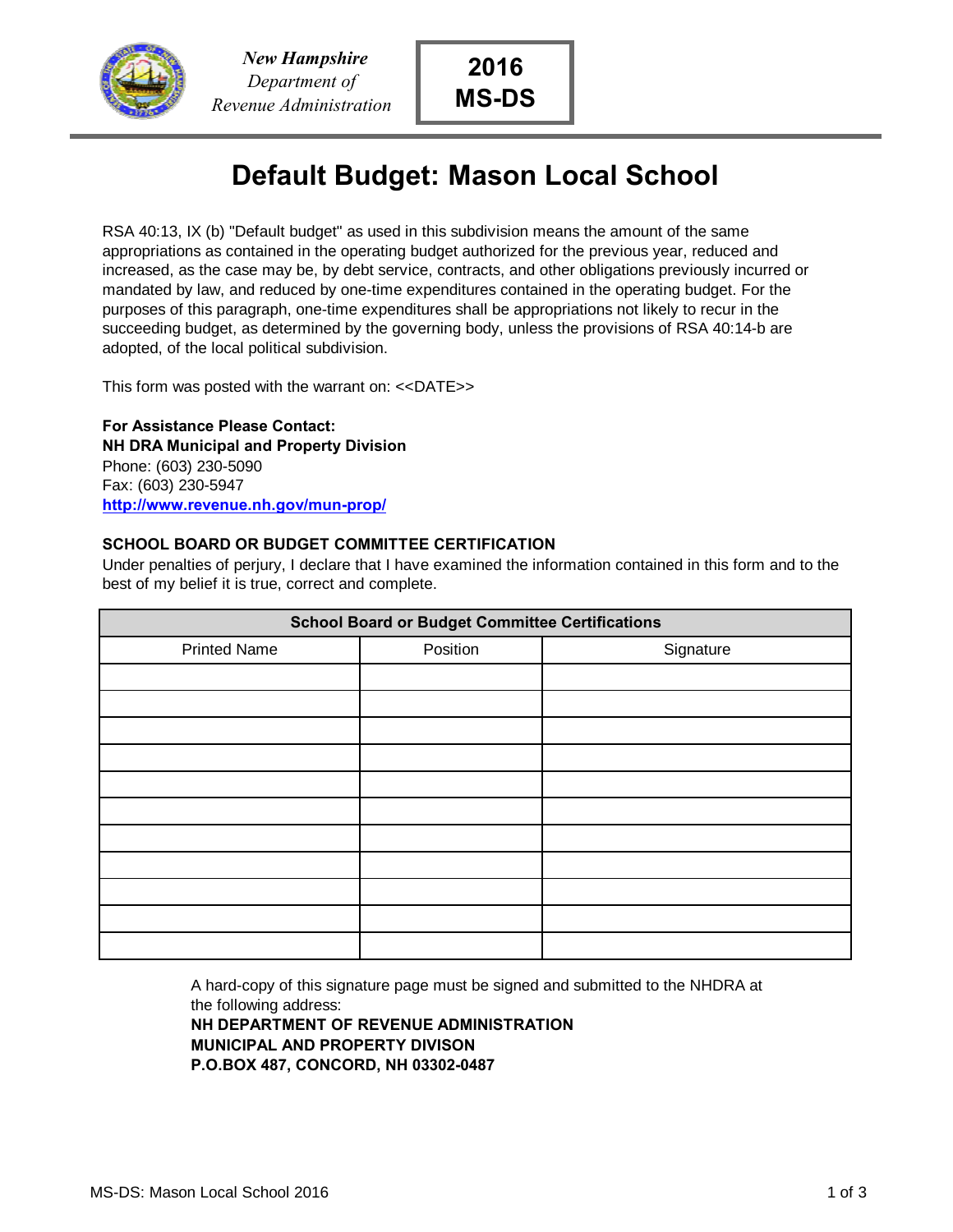| <b>Account Code</b>                 | <b>Purpose of Appropriation</b>                | <b>Prior Year</b><br><b>Adopted Budget</b> | <b>Reductions or</b><br><b>Increases</b> | <b>One-Time</b><br><b>Appropriations</b> | <b>DEFAULT</b><br><b>BUDGET</b> |
|-------------------------------------|------------------------------------------------|--------------------------------------------|------------------------------------------|------------------------------------------|---------------------------------|
| Instruction                         |                                                |                                            |                                          |                                          |                                 |
| 1100-1199                           | Regular Programs                               | \$1,461,793                                | \$269,363                                |                                          | \$1,731,156                     |
| 1200-1299                           | <b>Special Programs</b>                        | \$271,355                                  | (\$36,546)                               |                                          | \$234,809                       |
| 1300-1399                           | <b>Vocational Programs</b>                     | \$0                                        |                                          |                                          | \$0                             |
| 1400-1499                           | Other Programs                                 | \$0                                        |                                          |                                          | \$0                             |
| 1500-1599                           | Non-Public Programs                            | \$0                                        |                                          |                                          | $\frac{1}{2}$                   |
| 1600-1699                           | Adult/Continuing Education Programs            | \$0                                        |                                          |                                          | \$0                             |
| 1700-1799                           | Community/Junior College Education Programs    | \$0                                        |                                          |                                          | \$0                             |
| 1800-1899                           | <b>Community Service Programs</b>              | \$0                                        |                                          |                                          | $\overline{50}$                 |
| <b>Support Services</b>             |                                                |                                            |                                          |                                          |                                 |
| 2000-2199                           | <b>Student Support Services</b>                | \$127,225                                  | $(*2,965)$                               |                                          | \$124,260                       |
| 2200-2299                           | <b>Instructional Staff Services</b>            | \$16,000                                   |                                          |                                          | \$16,000                        |
| <b>General Administration</b>       |                                                |                                            |                                          |                                          |                                 |
| 2310 (840)                          | School Board Contingency                       | \$0                                        |                                          |                                          | \$0                             |
| 2310-2319                           | Other School Board                             | \$24,370                                   |                                          |                                          | \$24,370                        |
| <b>Executive Administration</b>     |                                                |                                            |                                          |                                          |                                 |
| 2320 (310)                          | <b>SAU Management Services</b>                 | \$108,319                                  | ( \$1,271)                               |                                          | \$107,048                       |
| 2320-2399                           | All Other Administration                       | \$0                                        |                                          |                                          | \$0                             |
| 2400-2499                           | <b>School Administration Service</b>           | \$132,047                                  | $(*31,195)$                              |                                          | \$100,852                       |
| 2500-2599                           | <b>Business</b>                                | \$40,000                                   | \$0                                      |                                          | \$40,000                        |
| 2600-2699                           | Plant Operations and Maintenance               | \$139,149                                  | $(*22,053)$                              |                                          | \$117,096                       |
| 2700-2799                           | <b>Student Transportation</b>                  | \$115,353                                  | \$353                                    |                                          | \$115,706                       |
| 2800-2999                           | Support Service, Central and Other             | \$17,548                                   | \$0                                      |                                          | \$17,548                        |
| <b>Non-Instructional Services</b>   |                                                |                                            |                                          |                                          |                                 |
| 3100                                | Food Service Operations                        | \$84,907                                   | 0                                        |                                          | \$84,907                        |
| 3200                                | <b>Enterprise Operations</b>                   | \$0                                        |                                          |                                          | \$0                             |
|                                     | <b>Facilities Acquisition and Construction</b> |                                            |                                          |                                          |                                 |
| 4100                                | Site Acquisition                               | \$0                                        |                                          |                                          | \$0                             |
| 4200                                | Site Improvement                               | \$0                                        |                                          |                                          | \$0                             |
| 4300                                | Architectural/Engineering                      | \$0                                        |                                          |                                          | \$0                             |
| 4400                                | <b>Educational Specification Development</b>   | \$0                                        |                                          |                                          | \$0                             |
| 4500                                | <b>Building Acquisition/Construction</b>       | \$0                                        |                                          |                                          | \$0                             |
| 4600                                | <b>Building Improvement Services</b>           | \$0                                        |                                          |                                          | $\frac{4}{6}$                   |
| 4900                                | Other Facilities Acquisition and Construction  | \$0                                        |                                          |                                          | \$0                             |
| <b>Other Outlays</b>                |                                                |                                            |                                          |                                          |                                 |
| 5110                                | Debt Service - Principal                       | \$255,000                                  | $\Omega$                                 |                                          | \$255,000                       |
| 5120                                | Debt Service - Interest                        | \$157,617                                  | $(*8,339)$                               |                                          | \$149,278                       |
| <b>Fund Transfers</b>               |                                                |                                            |                                          |                                          |                                 |
| 5220-5221                           | To Food Service                                | \$0                                        |                                          |                                          | \$0                             |
| 5222-5229                           | To Other Special Revenue                       | \$0                                        |                                          |                                          | \$0                             |
| 5230-5239                           | To Capital Projects                            | \$0                                        |                                          |                                          | $\frac{4}{3}$                   |
| 5251                                | To Capital Reserve Fund                        | \$0                                        |                                          |                                          | \$0                             |
| 5252                                | To Expendable Trusts/Fiduciary Funds           | \$0                                        |                                          |                                          | \$0                             |
| 5253                                | To Non-Expendable Trust Funds                  | \$0                                        |                                          |                                          | $\frac{4}{3}$                   |
| 5254                                | To Agency Funds                                | \$0                                        |                                          |                                          | $\frac{4}{3}$                   |
| 5310                                | To Charter Schools                             | \$0                                        |                                          |                                          | $\overline{60}$                 |
| 5390                                | To Other Agencies                              | \$0                                        |                                          |                                          | \$0                             |
| 9990                                | Supplemental Appropriation                     | \$0                                        |                                          |                                          | $\frac{4}{3}$                   |
| 9992<br><b>Total Appropriations</b> | Deficit Appropriation                          | \$0<br>\$2,950,683                         | 167,347                                  | $\mathbf 0$                              | \$0<br>\$3,118,030              |